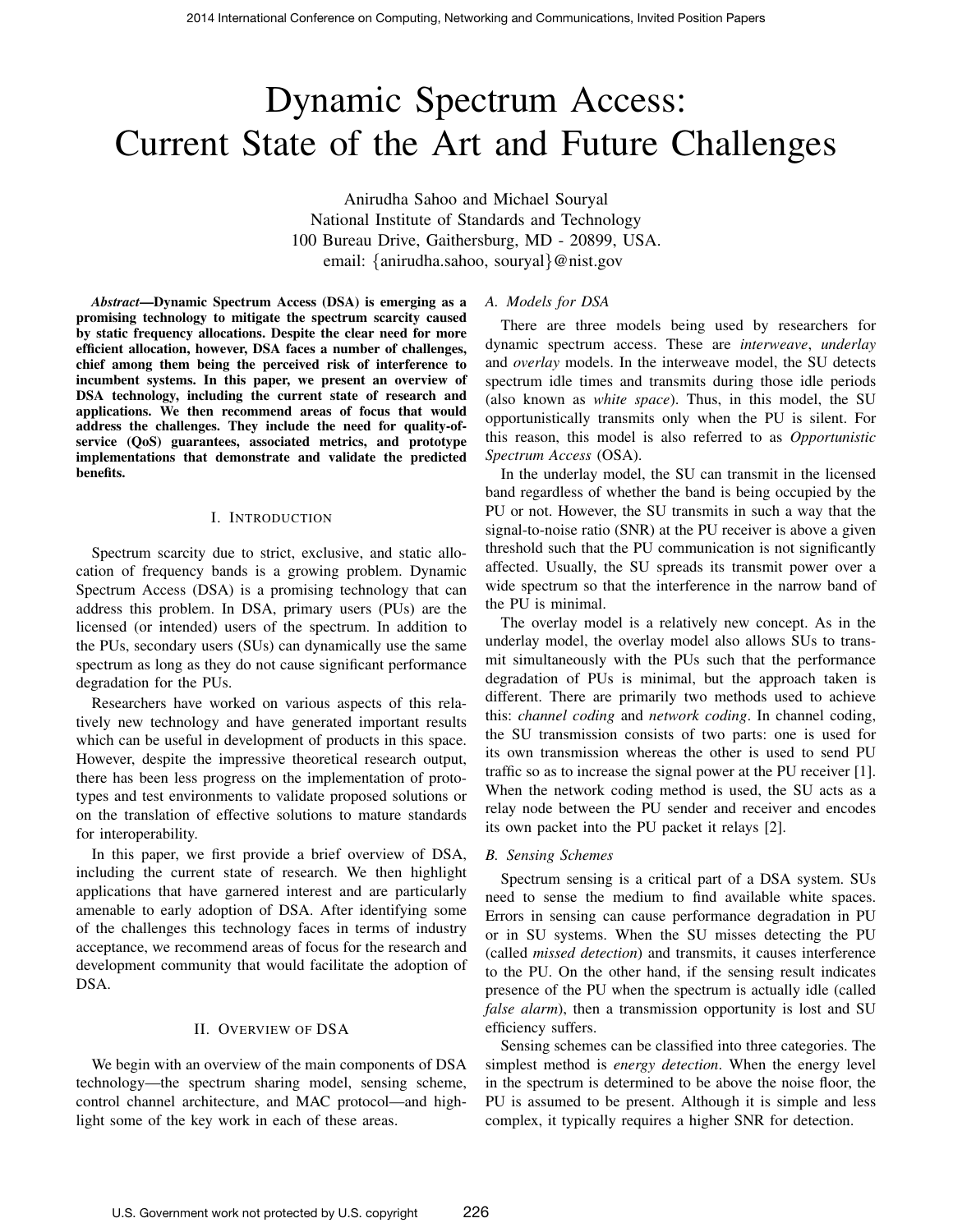*Matched filter* sensing relies on knowledge of some property of the PU signal, such as the modulation scheme, carrier frequency or pulse shape. It samples the received signal to detect the presence of the PU based on one or more of these properties.

*Cyclostationary feature detection* is a sensing technique used to detect known cyclostationary signatures in PU traffic [3]. But implementation of this technique is more complex and has more latency than energy based detection because it requires a large number of samples for better estimation.

Although these three categories capture the most widely used sensing techniques, a few other techniques have been reported in the literature. For example, the eigenvalues of the covariance matrix of the received signal can be used by the SU to detect the primary signal [4]. The Papyrus system detects a rising edge followed by a falling edge in the power spectrum to establish presence of a PU [5].

A DSA system may implement local sensing or cooperative sensing. Cooperative sensing provides better performance in the presence of fading, shadowing and hidden nodes. It exploits the spatial diversity among SUs to obtain better sensing results. But the improvement in performance is achieved at the cost of higher latency and communication overhead. Cooperative sensing can be implemented with distributed or centralized architectures [6].

## *C. Control Channel Architecture*

SUs in any DSA system need a control channel to share information required for communication, such as sensing results and channel information (e.g., which channel to use and when). Hence, a common control channel (CCC) over which to transmit this information is an integral part of a DSA system. There are primarily four types of CCC architecture.

In a *dedicated* CCC scheme, a channel is set aside for communication of control information. While it is simple to implement, it may not be adaptable to fluctuations in control traffic. If control channel traffic is low, then a static allocation could be a waste of resources. On the other hand, when the number of SUs increases, the channel may become congested. In *common hopping* CCC architecture, the SUs share a common hopping sequence to tune to the control channel. This architecture requires tight synchronization among the SU nodes. In *split phase* architecture, a frame is divided into two parts: control phase and data phase. In the control phase, SU nodes receive control messages. In the data phase, normal data transmission is performed. In *Multiple Rendezvous Control Channel* (MRCC), nodes hop over multiple channels until a common (or rendezvous) channel is found.

Researchers have also used *underlay* control channel for cognitive radios. In this architecture, the SUs communicate control information with wideband transmissions such that the energy level is below the PU's noise floor [7].

A detailed discussion on control channel schemes can be found in [8].

## *D. MAC Protocols*

MAC protocols in OSA networks are quite different from those in traditional wireless networks. In a traditional wireless network, a node has to share the medium with other nodes as a peer. A MAC protocol in an OSA network not only has to share the medium with its peers, but it also has to carefully schedule its access during the idle periods of PUs. Thus, OSA networks have a hierarchical (or tier) structure, where PUs are at a higher tier than the SUs.



Fig. 1. Functional parts of OSA MAC

A MAC protocol in an OSA network has two main components, as shown in Fig. 1. The *Resource Management* module is responsible for allocating and scheduling resources (in time, frequency, and space) for the SUs per some desired goal, e.g., to maximize SU throughput. This module consists of two parts. The first part, *Opportunistic Medium Access Control (OMAC)*, manages competing demands for access by the PU and SU tiers. This part can be viewed as a preemptive priority based resource scheduler, where the PUs have higher priority than the SUs. Thus, SUs can access the medium when the PU is absent, but they should vacate the medium as soon as PUs appear. The difficulty in designing this part of the protocol is that SUs typically do not know when PUs may access the spectrum since there is usually no communication between the two tiers. The problem becomes more challenging because sensing can produce false alarms or missed detections. Fading and shadowing in the channels can also make PU detection more difficult. So, minimizing interference to PUs due to SU transmission is a challenge.

The second part of the Resource Management component is *Peer-based Medium Access Control (PMAC)*, which is responsible for coordinating access of multiple SUs to the medium. This part can be a traditional wireless MAC protocol, e.g., CSMA based or TDMA based, or it can be a specialized component designed for a particular OSA network.

The two components (OMAC and PMAC) of the Resource Management module can be designed together or separately. The choice depends on various factors such as deployment scenario, amount of information known about the PU network, number of channels in the PU network, target application of the SU network, and whether the SU network performance needs to be optimized. For example, if the SU network is meant to transmit light traffic occasionally (e.g., utility network meter reading), then optimization of SU network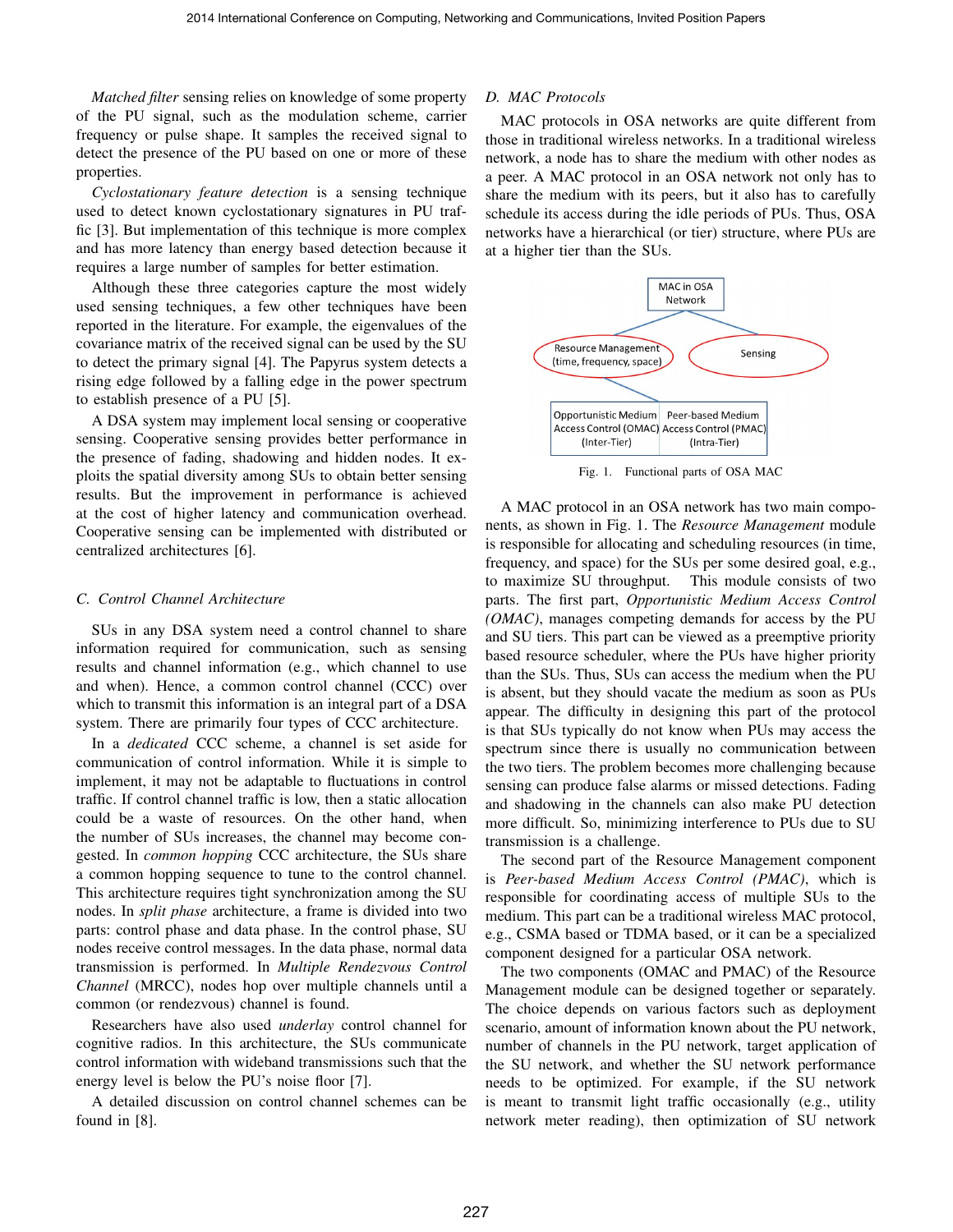performance is not a major concern and hence the two functional parts can be designed separately. On the other hand, if the SU application has heavy traffic and hence wants to maximize its throughput in the PU network, then the two parts of the Resource Management component should be designed together.

Although, strictly speaking, sensing is a physical layer component, we show it in Fig. 1 as an integral part of OSA MAC, since resource management in an OSA network heavily depends on sensing results.

There are many MAC protocols presented in the literature for DSA networks. [9] provides a detailed survey and taxonomy of MAC protocols for DSA networks.

## III. APPLICATIONS OF DSA

This section discusses some of the applications of DSA, including one that has an enabling standard and others that hold promise for being early applications of DSA.

# *A. TV White Space*

In the US, the Federal Communications Commission (FCC) has ruled to allow unlicensed devices to operate in TV broadcast bands on an opportunistic basis. Since the bands are located in the ultra high frequency (UHF) and very high frequency (VHF) regions, they have good propagation characteristics. It is expected that a single TV white space base station can cover tens of kilometers. Thus, it can be used to provide coverage to a large campus. It is being viewed as a reliable technology for backhaul connectivity [10]. Especially in rural areas, where it is not feasible to lay cable and where the TV bands have low utilization, this technology carries a lot of promise.

The FCC ruling permitting the use of TV white space has led to the IEEE 802.22 standard for Cognitive Radio based Wireless Regional Area Networks (WRAN) [11]. This standard specifies that the WRAN system would use vacant channels between 54 MHz and 862 MHz while avoiding interference with the incumbent. Each WRAN cell has a base station (BS) and associated customer-premises equipment (CPE). Channel availability (white space information) can be determined via geolocation of the CPE and a database service, or by spectrum sensing, and is reported to the BS. The BS then schedules uplink transmissions based on this report. The standard provides mechanisms for incumbent detection, selfcoexistence among overlapping IEEE 802.22 cells, and quality of service (QoS) to SU flows. More details can be found in [11].

The authors of [10] developed a campus-wide prototype of TV white space networking. The implementation used custombuilt hardware based on the WiMax IEEE 802.16d chipset that operates on the VHF and UHF white space band. There were two base stations with backhaul connection to the Internet. One mobile node was set up inside a campus shuttle in which a PC acted as a WiFi Access Point on one interface and as a TV white space client (communicating with the base station) on another interface. Thus, users could seamlessly connect to the WiFi access point through their WiFi device, which in turn, connects them to the Internet through the TV white space base stations.

## *B. Cognitive Femtocells*

Cognitive femtocells represent an application of DSA that has a shorter timescale of adaptivity than TV white space. The greater temporal adaptivity stems from the nature of the primary user traffic in this application.



Fig. 2. Inter-cell interference between macro and femtocells

A femtocell is a low-power cell site in a mobile cellular network that is often used to provide improved indoor coverage in homes and offices. A femtocell is typically connected to the service provider's core network through the customer's Internet access connection. A key issue with femtocells is inter-cell interference with the nearby macrocell. This is depicted in Fig. 2. When user equipment (MUE1) served by the macrocell is located close to femtocell base station FBS1, its relatively high uplink transmission power can interfere with the uplink of user equipment (FUE1) served by the femtocell. Conversely, the femtocell base station FBS2's transmission can interfere with a nearby macrocell MUE2's downlink. The interference issue is particularly pronounced when the femtocell is of the *closed subscriber group* type, whereby access to the femtocell's air interface is restricted to certain users (e.g., the home's residents or the office's employees), essentially creating a coverage hole for other users. Solutions to mitigate intercell interference in so-called heterogeneous networks include allocating different radio access resources between femtocells and their nearby macrocells on a fixed basis [12].

A *cognitive* femtocell is a femtocell that intelligently and dynamically allocates air interface resources based on the usage of nearby macrocells [13]. The framework is essentially a DSA framework in which the macrocell is the primary user and the femtocell is the secondary user. The femtocell senses what time-frequency resources are in use by the macrocell and dynamically allocates resources such that it does not interfere with the macrocell's transmissions. Dynamic allocation offers greater flexibility and potentially improved spectral efficiency over fixed allocations. Given the strong interest in femtocells in the mobile networking industry, it is likely that cognitive femtocells will represent a key use of DSA technologies in coming years.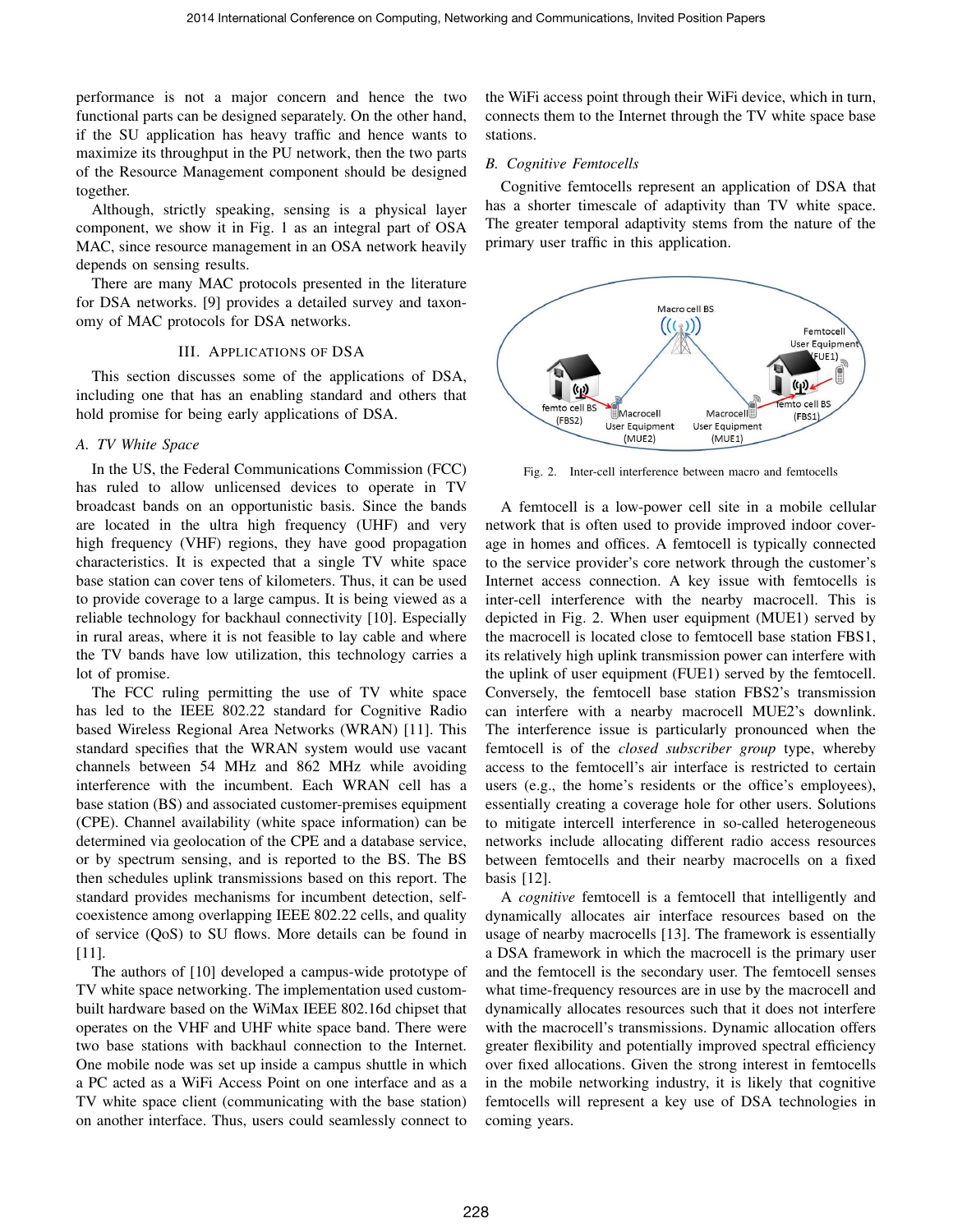## *C. Device-to-Device Communication*

Another potential application of DSA in a mobile cellular network is device-to-device (D2D) communication. D2D is a direct mode of communication between nearby mobile devices that would otherwise be routed through the base station and associated infrastructure. It is envisioned as a means to offload traffic from potentially congested infrastructure as well as to provide communication opportunities in the absence of a link to the base station (e.g., deep indoor scenario). Interest in D2D has been spurred by the prospect of offering proximity-based services in commercial networks, such as media sharing and gaming. There is also interest in non-commercial networks. For example, the public safety community is accustomed to direct mode communication between emergency responders on its current networks. As this community migrates to broadband cellular networks, a D2D capability is being sought in order to preserve this critical mode of communication. The 3rd Generation Partnership Project (3GPP) has studied the feasibility of what it terms "proximity-based services" in preparation for inclusion in Release 12 of Long Term Evolution (LTE) specifications [14].

While D2D connections may be facilitated and controlled by the cellular network infrastructure [15], one could also envision a framework in which D2D connections are established in a decentralized fashion by the devices themselves. Such a framework would allow for D2D communication in the absence of a link to the base station, which is highly desirable in the public safety community, for example. In the decentralized scenario, the peer-to-peer network would function as a secondary network, sensing for and giving priority to the primary transmissions.

# *D. Sensor Networks*

Many types of sensor networks have light traffic requirements and may not justify the use of dedicated spectrum. One example is utility meter reading. Sensor data tends to be highly correlated and in many cases, such as meter reading, are tolerant to delay. Such low duty-cycle and delay tolerant applications are prime candidates for secondary access to shared spectrum.

## *E. DSA in Unlicensed Spectrum*

DSA can also play an important role in unlicensed spectrum. As more devices appear on unlicensed bands, it may become necessary to prioritize traffic. For example, it is common to have multiple WiFi devices in a home connected to the Internet through a single access point. Currently, they access the medium as peers. But it may be more appropriate to set priorities among the devices. For example, the device running a video streaming application may have a higher priority than the smart fridge reporting its temperature. Using DSA technology, the smart fridge can transmit its packets when it detects white space in the spectrum, rather than competing with the video streaming application.

## IV. CHALLENGES AND OPPORTUNITIES

# *A. Risk of Interference*

While several applications of DSA are envisioned, the success of DSA, observe Chapin and Lehr [16], depends on a combination of technical, market, and regulatory factors. Outlining a technology cycle for the deployment of DSA-based services, they note that among the potential barriers to success is the perceived risk of interference to incumbent systems by DSA systems. As this perception of risk decreases, they argue, incumbent system operators are more likely to share their spectrum and regulators to make new shared spectrum available. The increased availability of shared spectrum creates additional opportunities for DSA services, which if successful, further reduces the perceived risk.

In view of the concern regarding interference, it is reasonable to expect that early applications of DSA in licensed spectrum will be owned or supplied by the same operator as the PU application (e.g., cellular network provider deploying cognitive femtocells). Such deployments may help to demonstrate the safe operation of DSA technology in friendly environments. Other early deployments of DSA may target simpler RF bands, such as TV white space, where the incumbent signal is not very dynamic in time or frequency. In these bands, the technical barriers to sharing the spectrum are lower.

In more challenging environments, or when the secondary system is operated by a different entity than the primary system operator, strong service level agreements from the secondary operator will likely be required by the primary operator. Such agreements will rely on the availability of metrics to measure disruption to the PU as well as OMAC protocols that can guarantee that agreed upon levels of disruption are not exceeded. The next section cites techniques that would support QoS guarantees to the PU.

# *B. Disruption QoS*

In OSA systems, SUs access the medium opportunistically when PUs are absent. In most cases, SUs would not know exactly when PUs will appear in the spectrum. Thus, typically there will be some disruption to the PUs in terms of interference. The OMAC should be designed to keep the disruption low. Some systems do not have a way to limit this disruption, whereas others are designed to provide bounds for disruption. We refer to the former as systems with *best effort* disruption and the latter as systems with *disruption QoS*.

One easy way to provide best effort disruption is to allow the SU to transmit for a *short* duration. The short duration has to be appropriately quantified in the context of a PU system (e.g., the average PU idle period). One good example of such a system is the Hardware-Constrained Cognitive MAC [17] which uses a fixed transmission duration,  $T$ , that is much shorter than the PU activity duration, to limit interference to the PU. There are many OSA MACs in the literature which do not specify how long an SU should transmit once it detects a white space (for example, see [18], [19]). They, too, can be considered as providing best effort disruption.